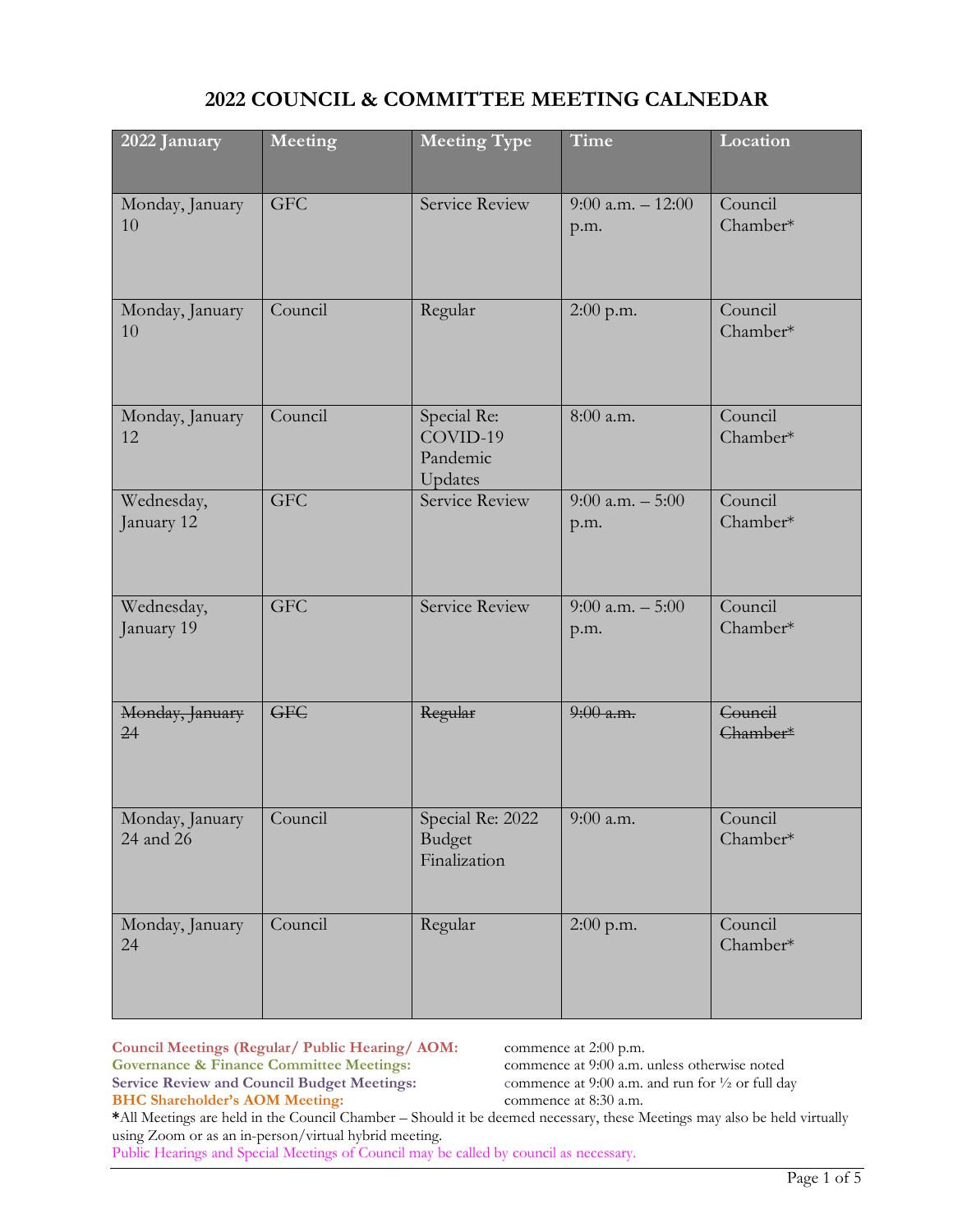| 2022 February         | Meeting    | <b>Meeting Type</b> | Time        | Location            |
|-----------------------|------------|---------------------|-------------|---------------------|
| Monday February<br>14 | <b>GFC</b> | Regular             | 9:00 a.m.   | Council<br>Chamber* |
| Monday February<br>14 | Council    | Regular             | $2:00$ p.m. | Council<br>Chamber* |
| Monday February<br>28 | <b>GFC</b> | Regular             | 9:00 a.m.   | Council<br>Chamber* |
| Monday February<br>28 | Council    | Regular             | 2:00 p.m.   | Council<br>Chamber* |
| 2022 March            | Meeting    | <b>Meeting Type</b> | Time        | Location            |
| Monday March 14       | <b>GFC</b> | Regular             | $9:00$ a.m. | Council<br>Chamber* |
| Monday March 14       | Council    | Regular             | 2:00 p.m.   | Council<br>Chamber* |
| Monday March 28       | <b>GFC</b> | Regular             | 9:00 a.m.   | Council<br>Chamber* |
| Monday March 28       | Council    | Regular             | $2:00$ p.m. | Council<br>Chamber* |
| 2022 April            | Meeting    | <b>Meeting Type</b> | Time        | Location            |
| Tuesday, April 05     | Council    | Special             | 2:00        | Council<br>Chamber* |
| Monday, April 11      | <b>GFC</b> | Regular             | 9:00 a.m.   | Council<br>Chamber* |
| Monday, April 11      | Council    | Regular             | 2:00 p.m.   | Council<br>Chamber* |
| Monday, April 25      | <b>GFC</b> | Regular             | 9:00 a.m.   | Council<br>Chamber* |
| Monday, April 25      | Council    | Regular             | 2:00 p.m.   | Council<br>Chamber* |

**Public Hearings and Special Meetings of Council may be called by council as necessary.**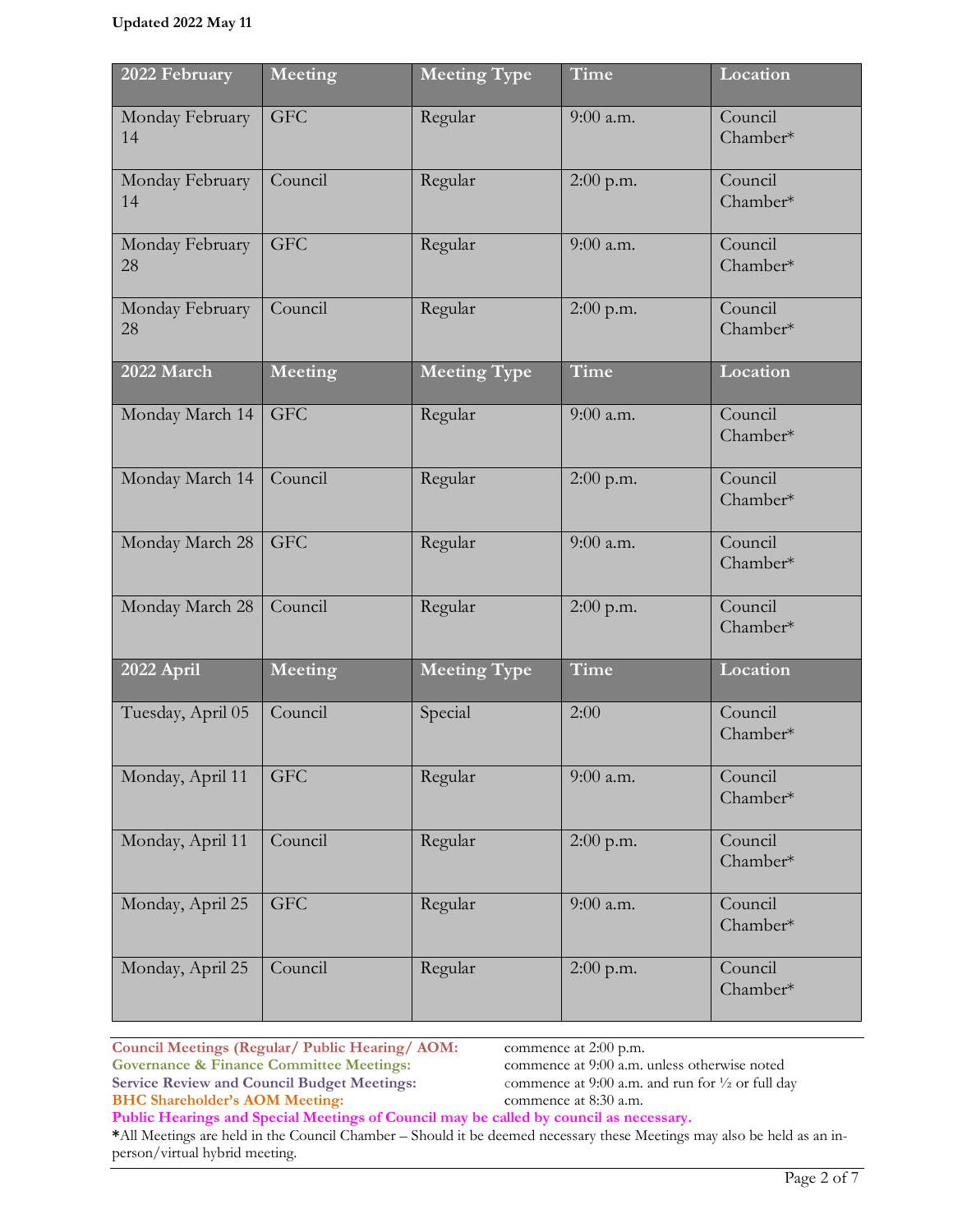| 2022 May             | Meeting                                                                                     | <b>Meeting Type</b>                        | Time                   | Location                              |
|----------------------|---------------------------------------------------------------------------------------------|--------------------------------------------|------------------------|---------------------------------------|
| Monday, May 09       | <b>GFC</b>                                                                                  | Regular                                    | $9:00$ a.m.            | Council<br>Chamber*                   |
| Monday, May 09       | Council                                                                                     | Regular                                    | $2:00$ p.m.            | Council<br>Chamber <sup>*</sup>       |
| Monday, May 09       | Council                                                                                     | Special                                    | 9:00 a.m.              | Council<br>Chamber*                   |
| Wednesday, May<br>11 | Council                                                                                     | Special                                    | 7:30 a.m.              | Council<br>Chamber*                   |
| Tuesday, May 24      | <b>Banff Housing</b><br>Corporation<br>Shareholder's<br>Annual<br>Organizational<br>Meeting | Annual<br>Organizational<br><b>Meeting</b> | $8:30$ a.m.            | Council<br>Chamber <sup>*</sup>       |
| Tuesday, May 24      | <b>GFC</b>                                                                                  | Regular                                    | $\overline{9:}30$ a.m. | Council<br>Chamber*                   |
| Tuesday, May 24      | Council                                                                                     | Regular                                    | $2:00$ p.m.            | $\overline{\text{Count}}$<br>Chamber* |
| 2022 June            | Meeting                                                                                     | <b>Meeting Type</b>                        | Time                   | Location                              |
| Monday, June 13      | <b>Banff Housing</b><br>Corporation<br>Shareholder's<br>Annual<br>Organizational<br>Meeting | Annual<br>Organizational<br>Meeting        | 8:30 a.m.              | Council<br>Chamber*                   |
| Monday, June 13      | <b>GFC</b>                                                                                  | Regular                                    | 9:00 a.m.              | Council<br>Chamber*                   |
| Monday, June 13      | Council                                                                                     | Regular                                    | 2:00 p.m.              | Council<br>Chamber*                   |
| Monday, June 27      | <b>GFC</b>                                                                                  | Regular                                    | 9:00 a.m.              | Council<br>Chamber*                   |
| Monday, June 27      | Council                                                                                     | Regular                                    | $2:00$ p.m.            | Council<br>Chamber*                   |

**Public Hearings and Special Meetings of Council may be called by council as necessary.**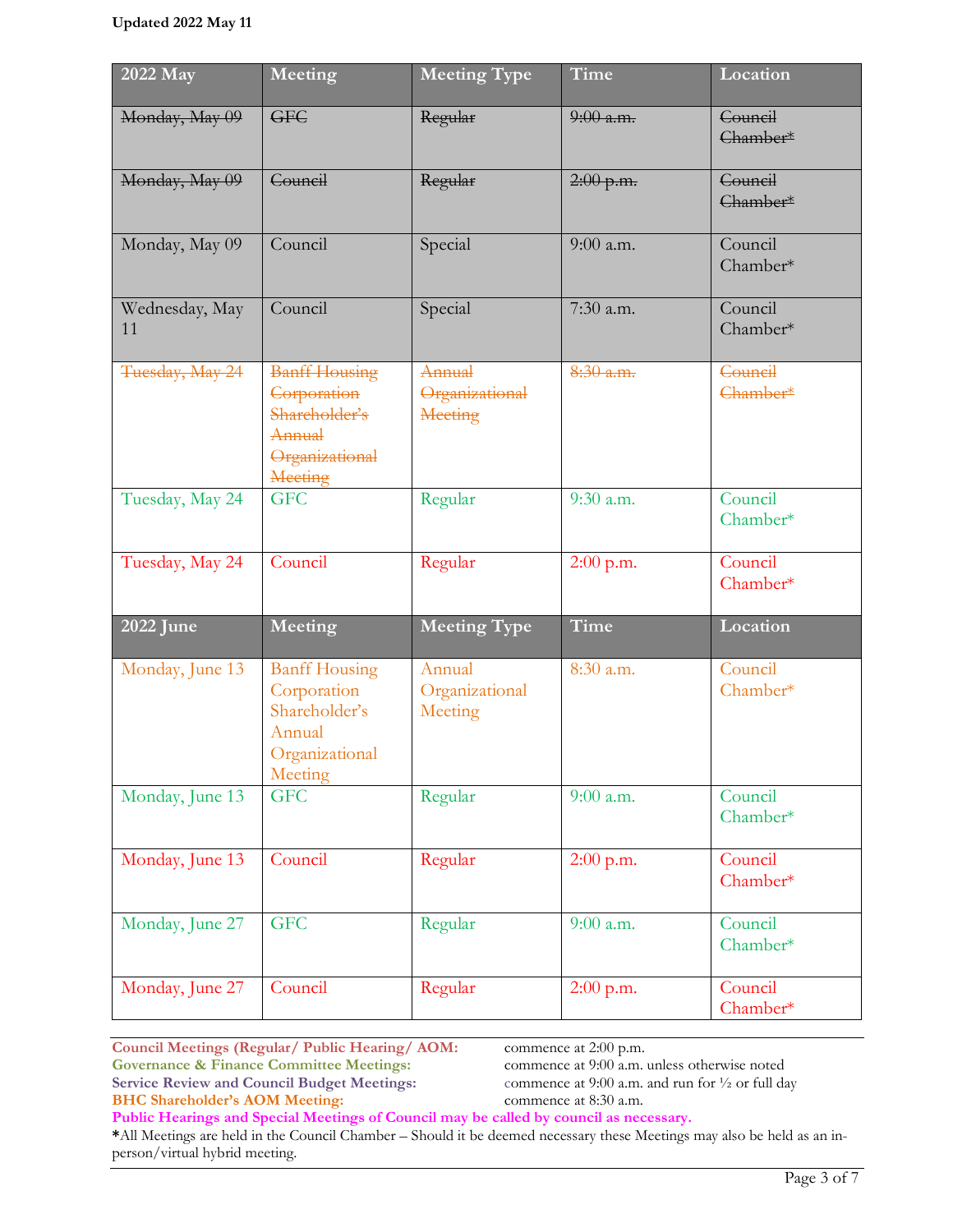| 2022 July                        | Meeting    | <b>Meeting Type</b> | Time        | Location            |
|----------------------------------|------------|---------------------|-------------|---------------------|
| Monday, July 11                  | <b>GFC</b> | Regular             | $9:00$ a.m. | Council<br>Chamber* |
| Monday, July 11                  | Council    | Regular             | $2:00$ p.m. | Council<br>Chamber* |
| 2022 August                      | Meeting    | <b>Meeting Type</b> | Time        | <b>Location</b>     |
| Monday, August<br>08             | <b>GFC</b> | Regular             | 9:00 a.m.   | Council<br>Chamber* |
| Monday, August<br>08             | Council    | Regular             | 2:00 p.m.   | Council<br>Chamber* |
| 2022 September                   | Meeting    | <b>Meeting Type</b> | Time        | Location            |
| Monday,<br>September 12          | <b>GFC</b> | Regular             | $9:00$ a.m. | Council<br>Chamber* |
| Monday,<br>September 12          | Council    | Regular             | 2:00 p.m.   | Council<br>Chamber* |
| Monday,<br>September 26          | <b>GFC</b> | Regular             | $9:00$ a.m. | Council<br>Chamber* |
| Monday,<br>September 26          | Council    | Regular             | $2:00$ p.m. | Council<br>Chamber* |
| 2022 October                     | Meeting    | <b>Meeting Type</b> | Time        | Location            |
| Tuesday, October<br>11           | <b>GFC</b> | Regular             | $9:00$ a.m. | Council<br>Chamber* |
| Tuesday, October   Council<br>11 |            | Regular             | $2:00$ p.m. | Council<br>Chamber* |
| Monday, October<br>24            | <b>GFC</b> | Regular             | 9:00 a.m.   | Council<br>Chamber* |
| Monday, October<br>24            | Council    | Regular             | $2:00$ p.m. | Council<br>Chamber* |
| Monday, October<br>24            | Council    | <b>AOM</b>          | 4:00 p.m.   | Council<br>Chamber* |

**Public Hearings and Special Meetings of Council may be called by council as necessary.**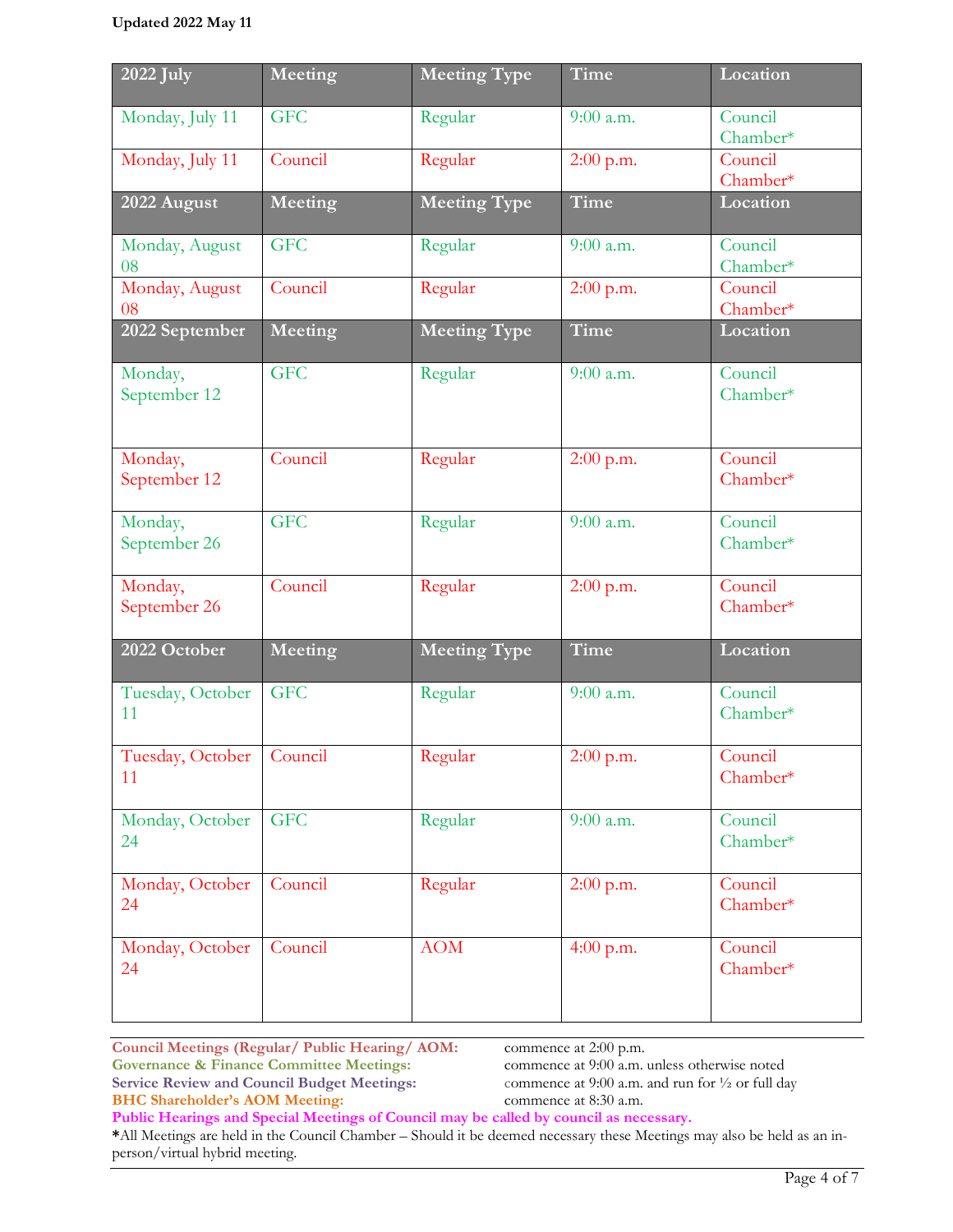| 2022 November             | Meeting    | <b>Meeting Type</b>   | Time        | Location            |
|---------------------------|------------|-----------------------|-------------|---------------------|
| Monday,<br>November 14    | <b>GFC</b> | Regular               | $9:00$ a.m. | Council<br>Chamber* |
| Monday,<br>November 14    | Council    | Regular               | $2:00$ p.m. | Council<br>Chamber* |
| Monday,<br>November 28    | <b>GFC</b> | Regular               | $9:00$ a.m. | Council<br>Chamber* |
| Monday<br>November 28     | Council    | Regular               | $2:00$ p.m. | Council<br>Chamber* |
| Wednesday,<br>November 30 | <b>GFC</b> | <b>Service Review</b> | $9:00$ a.m. | Council<br>Chamber* |
| 2022 December             | Meeting    | <b>Meeting Type</b>   | Time        | Location            |
| Monday,<br>December 05    | <b>GFC</b> | <b>Service Review</b> | $9:00$ a.m. | Council<br>Chamber* |
| Wednesday,<br>December 07 | <b>GFC</b> | <b>Service Review</b> | $9:00$ a.m. | Council<br>Chamber* |
| Friday, December<br>09    | <b>GFC</b> | <b>Service Review</b> | $9:00$ a.m. | Council<br>Chamber* |
| Monday,<br>December 12    | <b>GFC</b> | <b>Service Review</b> | 9:00 a.m.   | Council<br>Chamber* |
| Monday,<br>December 12    | Council    | Regular               | 2:00 p.m.   | Council<br>Chamber* |
| Wednesday,<br>December 14 | <b>GFC</b> | <b>Service Review</b> | 9:00 a.m.   | Council<br>Chamber* |
| Friday, December<br>16    | <b>GFC</b> | <b>Service Review</b> | $9:00$ a.m. | Council<br>Chamber* |
| Monday,<br>December 19    | <b>GFC</b> | <b>Service Review</b> | 9:00 a.m.   | Council<br>Chamber* |
| Monday,<br>December 19    | Council    | Regular               | $2:00$ p.m. | Council<br>Chamber* |

**Public Hearings and Special Meetings of Council may be called by council as necessary.**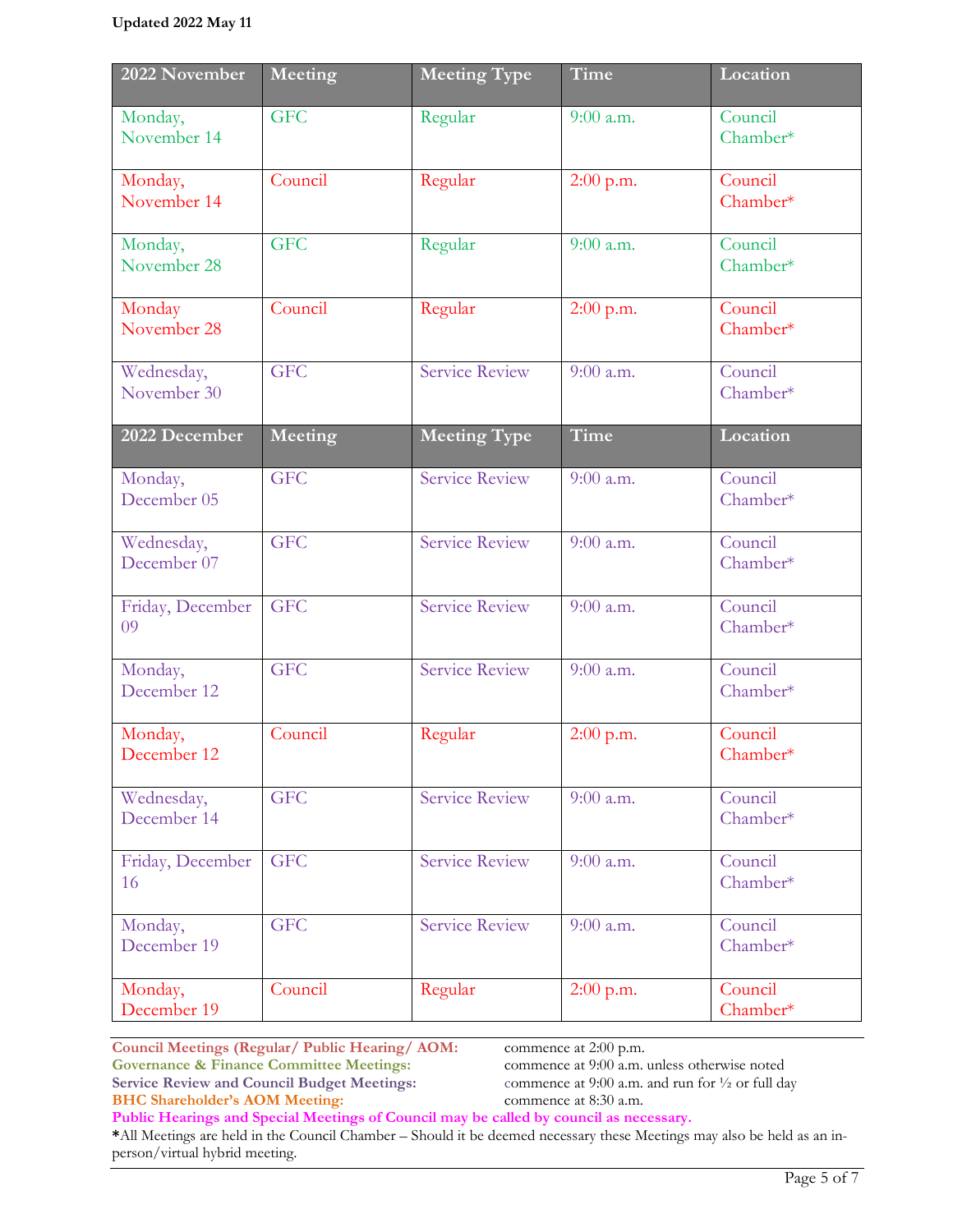person/virtual hybrid meeting.

|                                                                             | Changes to the 2022 $\sigma$ |                   |                    | <b>Calcular</b>     |                                                                                                    |
|-----------------------------------------------------------------------------|------------------------------|-------------------|--------------------|---------------------|----------------------------------------------------------------------------------------------------|
| Meeting Type                                                                | <b>Original Date</b>         | <b>Start Time</b> | New Date           | Location            | <b>Motion</b><br>Number                                                                            |
| Service Review<br>Meeting of<br><b>GFC</b>                                  | New Meeting                  | 9:00 a.m.         | 2022 January<br>12 | Council<br>Chamber* | FIN21-304                                                                                          |
| Service Review<br>Meeting of<br><b>GFC</b>                                  | New Meeting                  | 9:00 a.m.         | 2022 January<br>19 | Council<br>Chamber* | FIN21-304                                                                                          |
| Special Meeting<br>of Council Re:<br>COVID-19<br>Pandemic<br>Updates        | New Meeting                  | 8:00 a.m.         | 2022 January<br>12 | Council<br>Chamber* | Motion<br>passed by<br>Unanimous<br>Consent of<br>Council on<br>2022 January<br>10.                |
| Regular<br>Meeting of<br><b>GFC</b>                                         | 2022 January 24              | <b>CANCELLED</b>  | N/A                | N/A                 | FIN22-51                                                                                           |
| Special Meeting<br>of Council Re:<br>2022 Budget<br>Finalization            | New Meeting                  | 9:00 a.m.         | 2022 January<br>24 | Council<br>Chamber* | Called by the<br>Mayor in<br>accordance<br>with s.<br>$194(1)(a)$ of<br><b>MGA</b>                 |
| Special Meeting<br>of Council Re:<br>Confidential<br>Legal Matter<br>Update | New Meeting                  | $2:00$ p.m.       | 2022 April 05      | Council<br>Chamber* | Called by the<br>Mayor in<br>accordance<br>with s.<br>$194(1)(a)$ and<br>$194(4)$ of<br><b>MGA</b> |
| Regular<br>Meeting of<br><b>GFC</b>                                         | 2022 May 09                  | CANCELLED         | N/A                | N/A                 | No Agenda<br>Items                                                                                 |

|  |  | Changes to the 2022 Council & Committee Calendar |  |
|--|--|--------------------------------------------------|--|
|--|--|--------------------------------------------------|--|

**Council Meetings (Regular/ Public Hearing/ AOM:** commence at 2:00 p.m.<br> **Governance & Finance Committee Meetings:** commence at 9:00 a.m. unless otherwise noted **Governance & Finance Committee Meetings:** commence at 9:00 a.m. unless otherwise noted Service Review and Council Budget Meetings: commence at 9:00 a.m. and run for  $\frac{1}{2}$  or full day **Service Review and Council Budget Meetings: BHC Shareholder's AOM Meeting:** commence at 8:30 a.m. **Public Hearings and Special Meetings of Council may be called by council as necessary. \***All Meetings are held in the Council Chamber – Should it be deemed necessary these Meetings may also be held as an in-